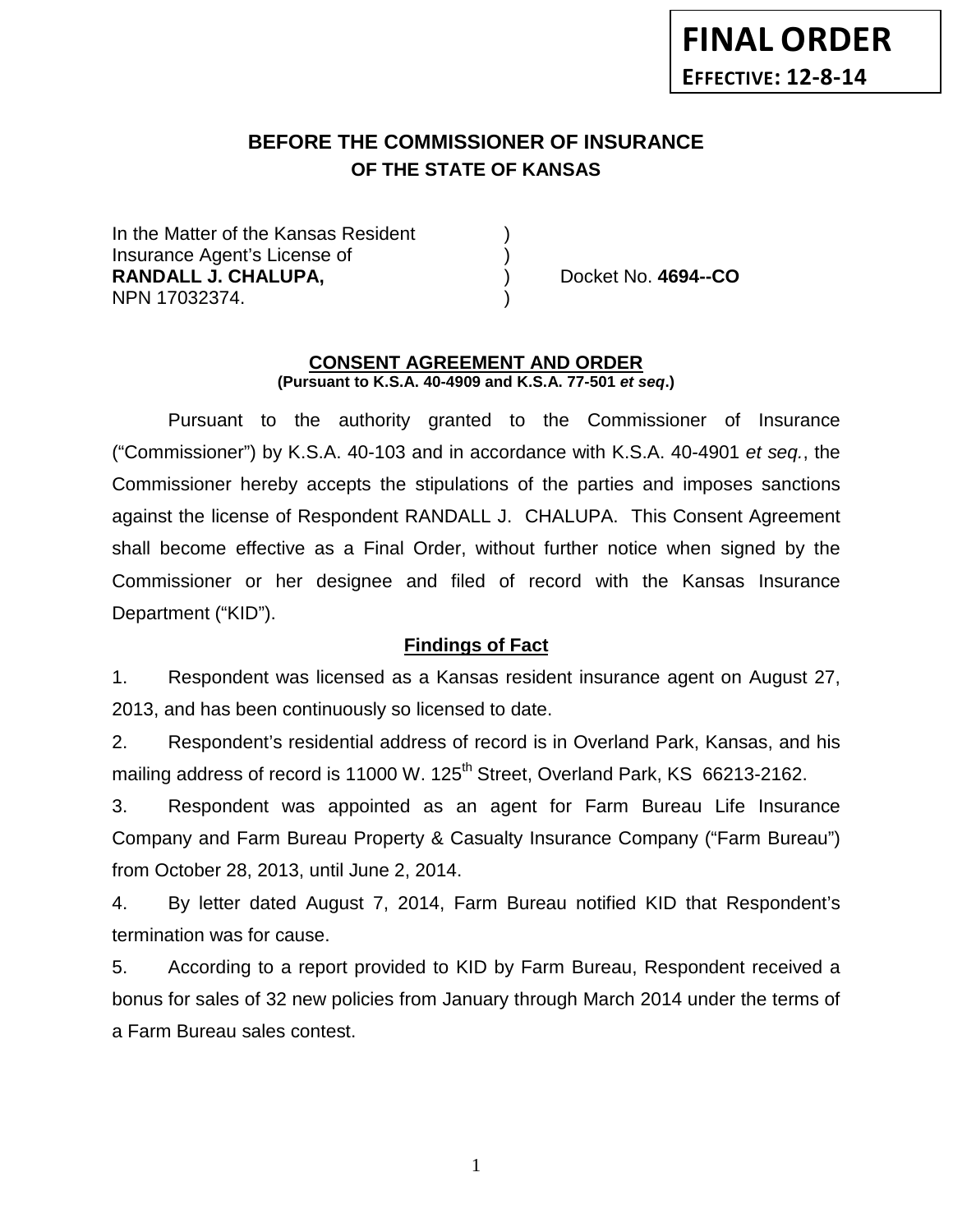6. Following investigation, Farm Bureau determined that at least 16 of the new policies were fictitious, unauthorized, and/or contained incorrect personal identifiers and contact information.

7. KID gave notice of proposed action against Respondent's license based on the report, and Respondent timely requested a hearing, and the matter is now pending before the Commissioner.

8. For purposes of a consent agreement, Respondent neither admits nor denies the allegations but stipulates that evidence exists to support some or all of the findings of the Farm Bureau investigation and those findings constitute sufficient cause for KID to initiate action against his license.

9. In lieu of a hearing and uncertain disposition, Respondent agrees to surrender his Kansas resident insurance agent license.

10. Respondent further agrees to report the surrender immediately to the insurance regulatory agency of any other state in which he is licensed to sell, solicit, or negotiate insurance business.

11. Respondent acknowledges that the Commissioner's order must be reported to a database accessible to insurance companies and other regulators and will be an open record accessible to the public and posted on KID's website.

12. Respondent waives hearing and administrative and judicial review of the Commissioner's order.

# **Applicable Law**

13. K.S.A. 40-4909(a) provides, in relevant part:

"The commissioner may deny, suspend, revoke or refuse renewal of any license issued under this act if the commissioner finds that the applicant or license holder has: . . .

(7) Admitted to or been found to have committed any insurance unfair trade practice or fraud in violation of K.S.A. 40-2404, and amendments thereto." K.S.A. 2013 Supp. 40-4909(a).

14. "No person shall engage in this state in any trade practice which is defined in this act as, or determined pursuant to K.S.A. 40-2406 to be, an unfair method of competition or an unfair or deceptive act or practice in the business of insurance." K.S.A. 40-2403.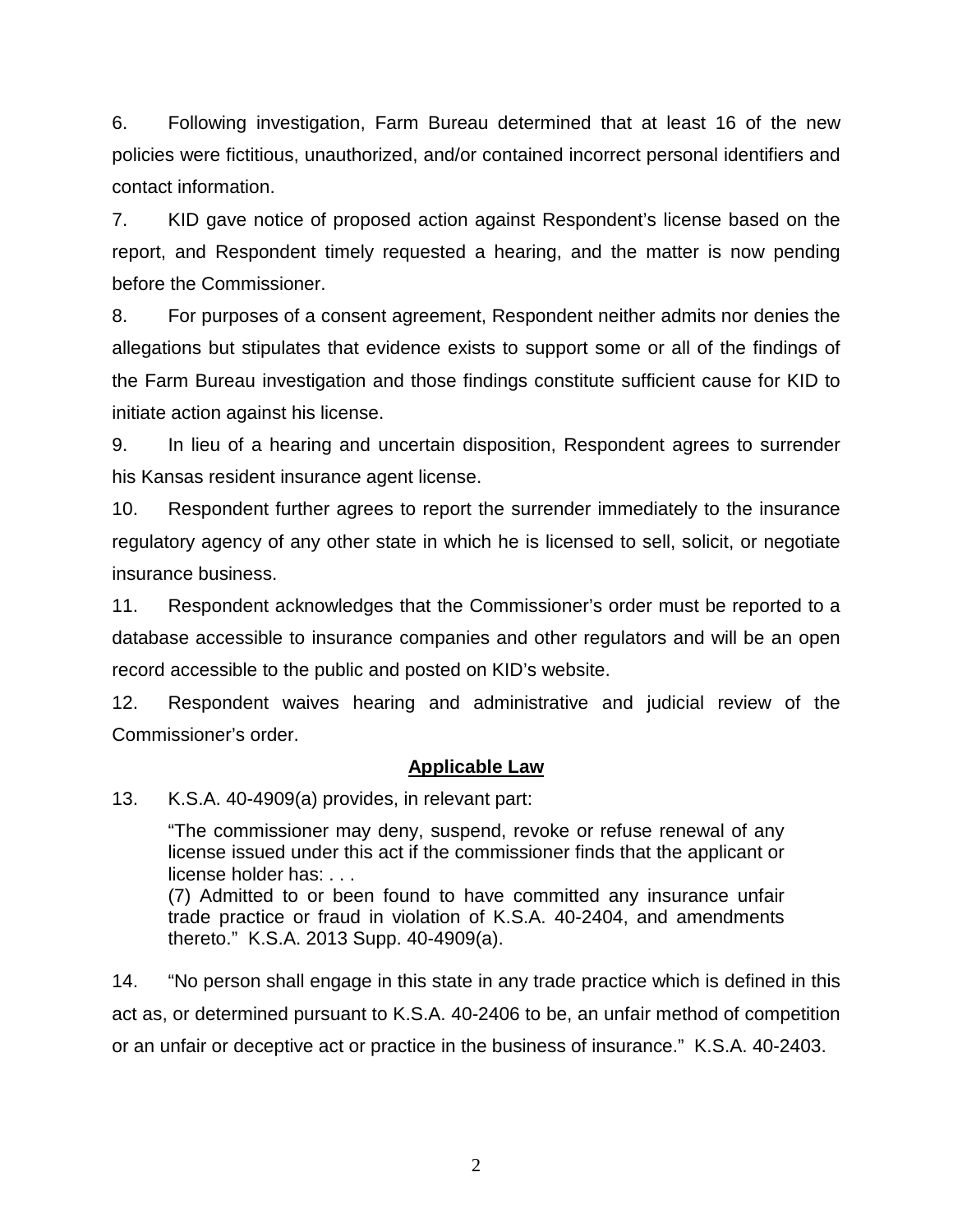15. The following is defined as an unfair method of competition or unfair and deceptive act or practice prohibited by K.S.A. 40-2403:

"Making false or fraudulent statements or representations on or relative to an application for an insurance policy, for the purpose of obtaining a fee, commission, money or other benefit from any insurer, agent, broker or individual." K.S.A. 2013 Supp. 40-2404(2).

16. If the Commissioner finds that a licensee "has engaged in an unfair method of competition or an unfair or deceptive act or practice, the Commissioner shall render an order requiring such person to cease and desist from engaging in such method of competition, act or practice," and if the act or practice violates the specific provisions of K.S.A. 40-2404, the Commissioner may also impose a monetary penalty, suspend or revoke the person's license, or order restitution to redress any injury from the misconduct. K.S.A. 40-2407(a).

17. "Any action taken under this section which affects any license or imposes any administrative penalty shall be taken only after notice and an opportunity for hearing conducted in accordance with the provisions of the Kansas administrative procedures act." K.S.A. 2013 Supp. 40-4909(c).

### **Conclusions of Law**

18. The Commissioner has jurisdiction over Respondent as well as the subject matter of this proceeding, and such proceeding is held in the public interest.

19. The Commissioner finds from the report of Farm Bureau's investigation that Respondent violated K.S.A. 40-2404(11) by submitting unauthorized new business in order to obtain the commission and a new business bonus from the company.

20. The Commissioner thus finds that Respondent is subject to action against his license, up to and including revocation, pursuant to K.S.A. K.S.A. 40-2407(a) and 40- 4909(a)(7).

21. The Commissioner thus finds that sufficient grounds exist for action against Respondent's insurance agent license pursuant to K.S.A. 2013 Supp. 40-4909(a) and the proposed remedy is both necessary and sufficient to protect the public.

3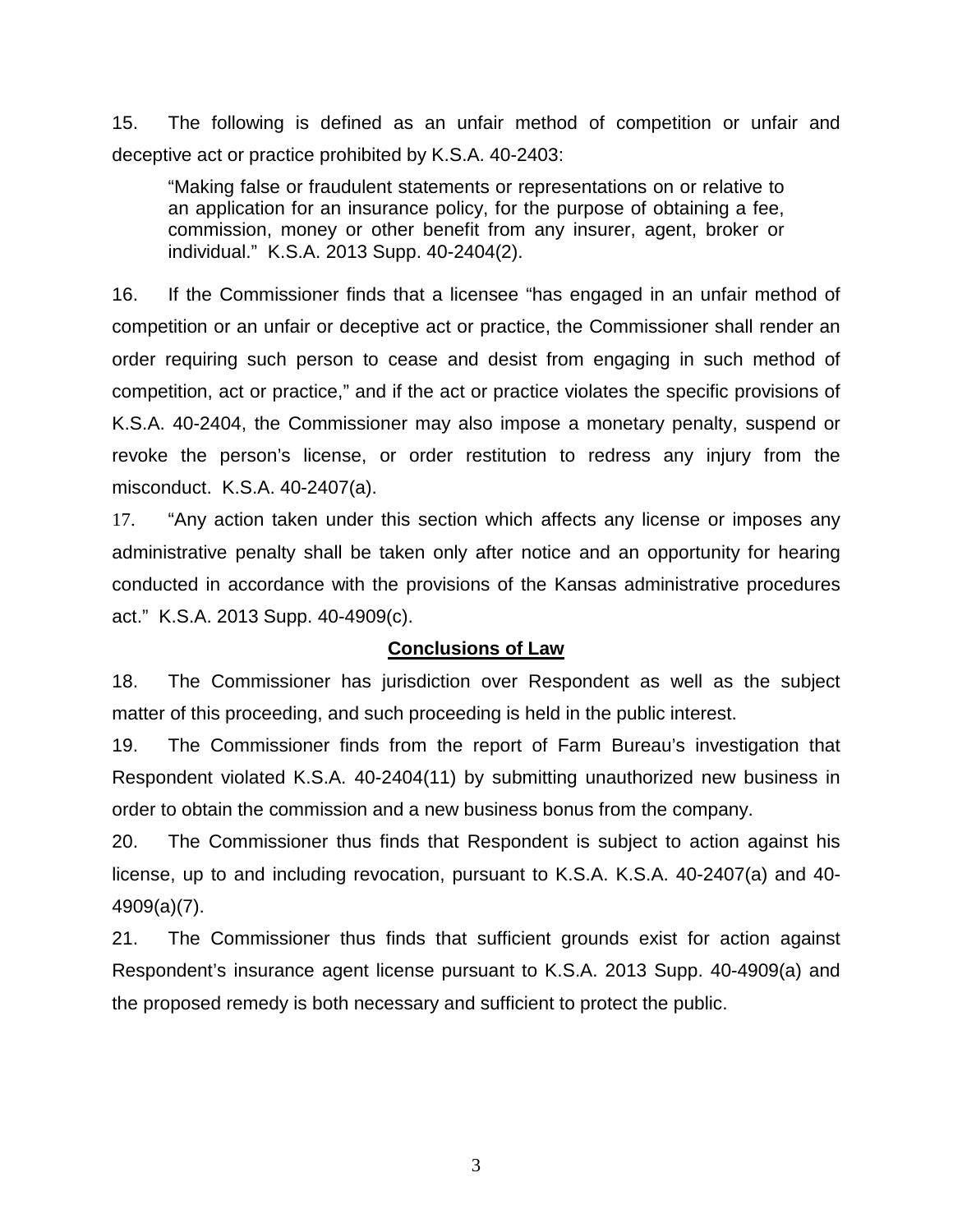### **Stipulation**

The undersigned stipulates and agrees to the above findings fact and conclusions of law and waives his rights to administrative hearing and judicial review of the Commissioner's Order.

> $\angle$ s/ Randall J. Chalupa $\angle$   $\angle$  12/1/14 Randall J. Chalupa **Date** Respondent

Prepared by:

\_/s/ Brenda J. Clary\_\_\_\_\_\_\_\_\_\_\_\_ Brenda J. Clary Staff Attorney, KID

#### **Policy to be Served**

Before issuing an insurance agent license, the Commissioner must determine that the applicant is qualified and has not committed any act that would be grounds for denial, suspension, or revocation. K.S.A. 40-4905(b). Further, the Commissioner may revoke any license issued under the Insurance Agents Licensing Act if the Commissioner finds that the interests of the insurer or the insurable interests of the public are not properly served under the license. Thus, the Commissioner is charged with promoting the security and integrity of the insurance business and protecting insurance consumers by licensing, or continuing to license, persons or entities to sell, solicit, or negotiate insurance in the State of Kansas only if their conduct indicates they are both qualified and trustworthy.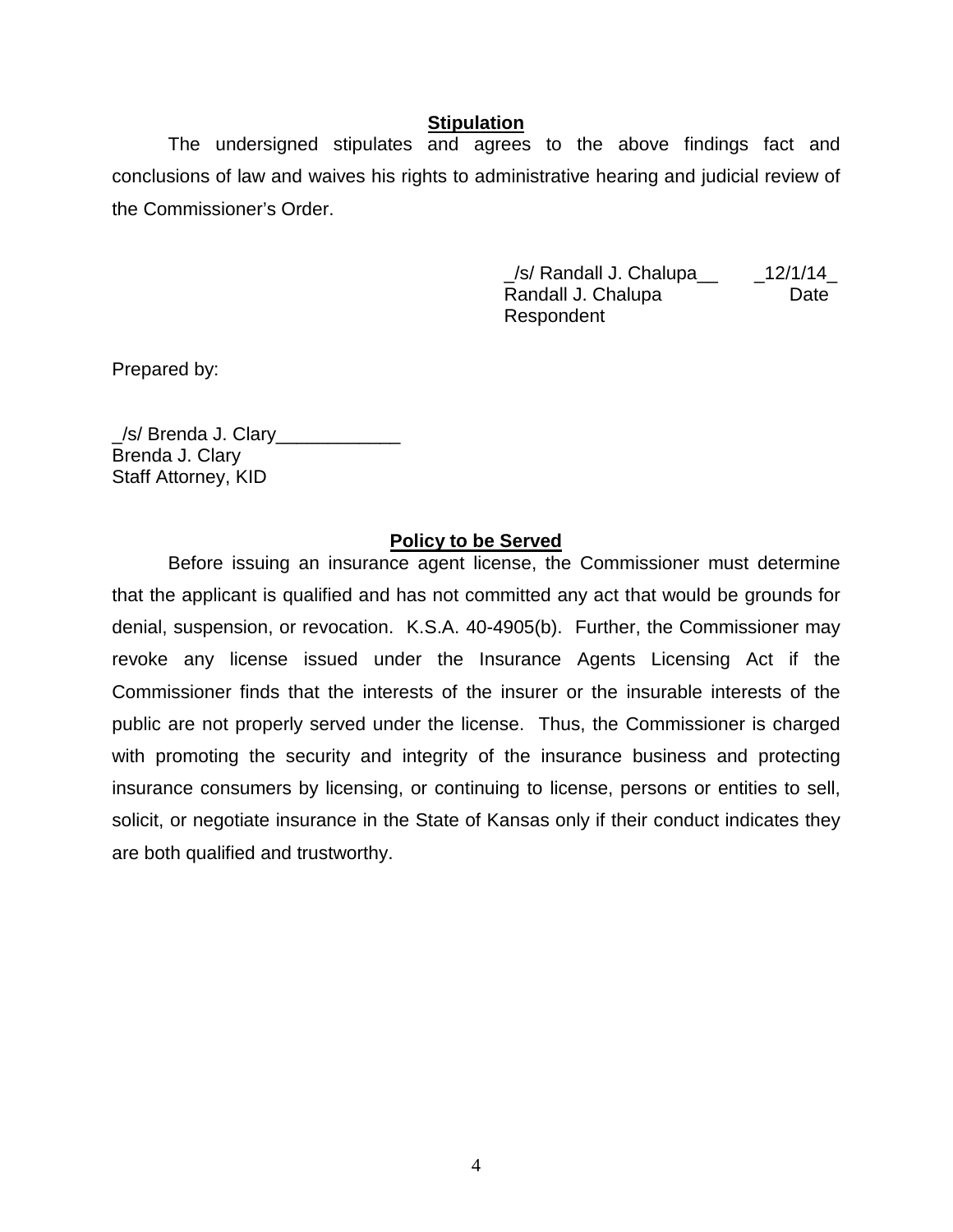# **ORDER**

**THE COMMISSIONER OF INSURANCE THEREFORE ORDERS the following:**

- **1. Involuntary Surrender of the Kansas resident insurance agent's license of RANDALL J. CHALUPA is hereby accepted, and the license is CANCELLED as of the date of this order,**
- **2. RANDALL J. CHALUPA shall immediately cease and desist from the sale, solicitation, and/or negotiation of insurance business in Kansas, and**
- **3. The pending administrative hearing process is hereby DISMISSED**.

**IT IS SO ORDERED THIS \_\_5th\_\_ DAY OF DECEMBER 2014, IN THE CITY OF TOPEKA, COUNTY OF SHAWNEE, STATE OF KANSAS.**



\_/s/ Sandy Praeger\_\_\_\_\_\_\_\_\_\_\_\_\_\_\_\_ Sandy Praeger Commissioner of Insurance

BY:

\_/s/ John Wine\_\_\_\_\_\_\_\_\_\_\_\_\_\_\_\_\_\_\_ John Wine General Counsel

# **NOTICE REGARDING JUDICIAL REVIEW**

In the event Respondent files a Petition for Judicial Review, pursuant to K.S.A. 77-613(e), the agency officer to be served on behalf of the Kansas Insurance Department is

John Wine, General Counsel Kansas Insurance Department 420 S.W.  $9<sup>th</sup>$  Street Topeka, Kansas 66612